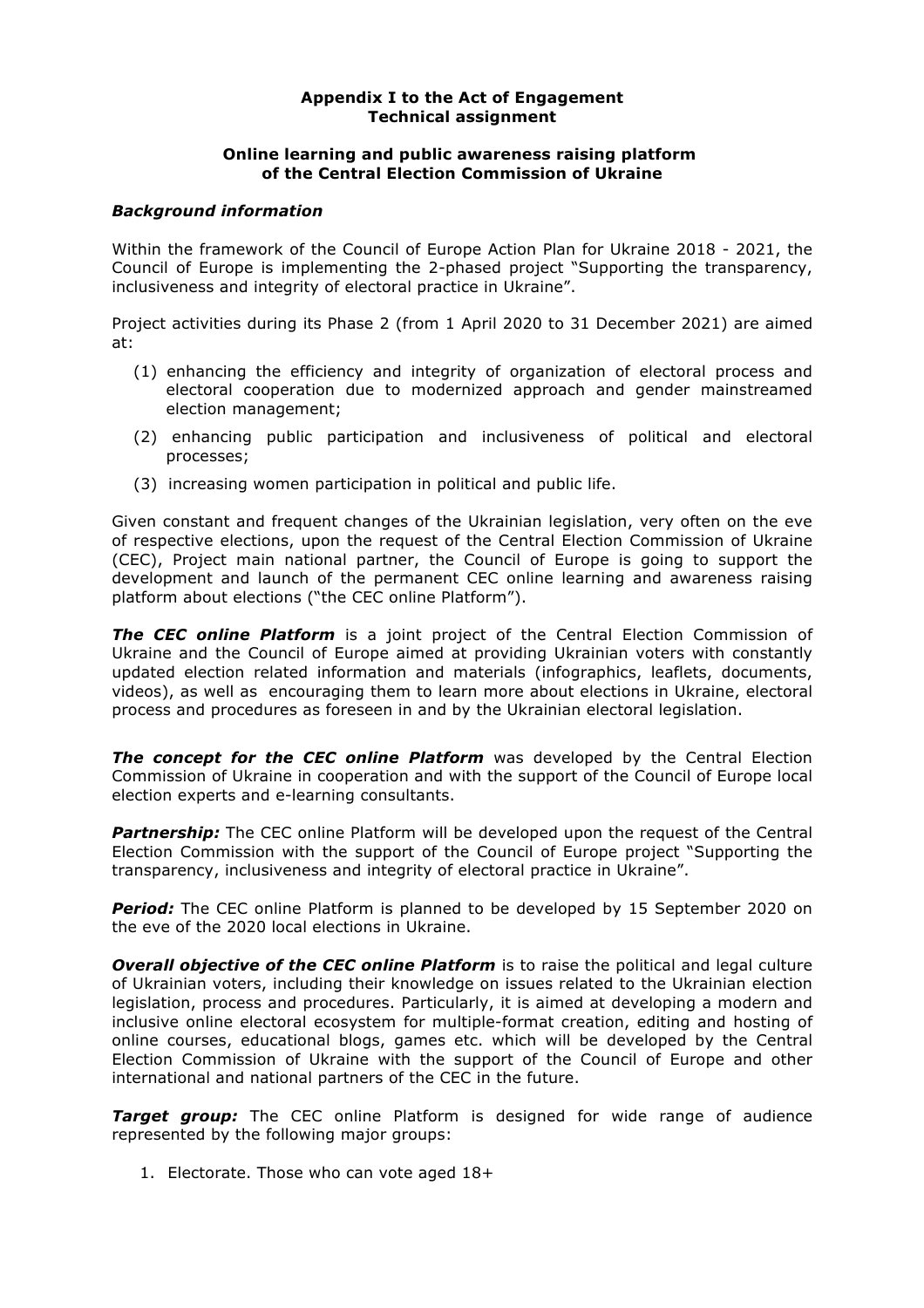- 2. Future electorate. Those who are under 18 years and are still obtaining their school or university degree.
- 3. Subjects of the election process. Those who are directly engaged in the election process (members of election commissions, observers, political parties, candidates, etc).

The CEC online platform with further digital products placed thereon/introduced therein will be in Ukrainian and available for any Ukrainian. For these purposes, the CEC online Platform will be linked to the CEC official website.

## *Methodology:*

The distant platform will enable users to access the CEC online Platform without any time and space limitations.

The navigation between the different e-learning formats within one content block will be conducted with the [Continue] button located under the content block to provide small pieces of information instead of massive chunks of content at once. The dialogue text format should also include interactive blocks that lead to branching so that content of the sections depends on the button that was previously clicked by a user.

The system will have an integrated gamification system that offers achievements on online courses completion represented by the frames around the avatar. The whole avatar achievements is displayed as a popup which appears upon clicking the achievements icon on the top toolbar.

Course creation and editing will happen in the WYSIWYG (what you see is what you get) way, meaning that the course administrator should see everything as it is displayed to the user, basically editing all the course information in inline mode.

*Platform Inclusiveness:* The online platform shall be fully adapted for people with visual and hearing (production of sub-titles on video products) impairments.

*Statistical Data Processing Capacity:* The software platform of the course will have technical capacity for data processing (report) that will enable receiving and processing data about the number of enrolled users, the number of users who received certificates, the time needed for the course completion. It would be possible to drill down the information by time (weeks, days, hour). Processed statistical data (protection of personal data is ensured) will be used for program evaluation purposes.

*Anticipated outcome:* the CEC online Platform is developed and fully operable by 15 September, respective digital products (interactive online courses developed by the CEC and its partners) can be integrated into and run through the Platform.

*Technical assignment* for web-designing, online platform development and an interactive digital blog instalment and integration is provided below.

## **Technical Assignment for the CEC online Platform**

## **A)Web design and development of the CEC online Platform**

The provider shall develop a core landing page, two subpages of the online courses according to the brand identity and visual guidelines for the Platform, and detailed mockups to be provided by the Council of Europe.

Developed landing pages shall be inclusive and adapted to the needs of people with visual impairments.

Developed landing pages shall be responsive and suitable for phones, tablets and personal computers/laptops.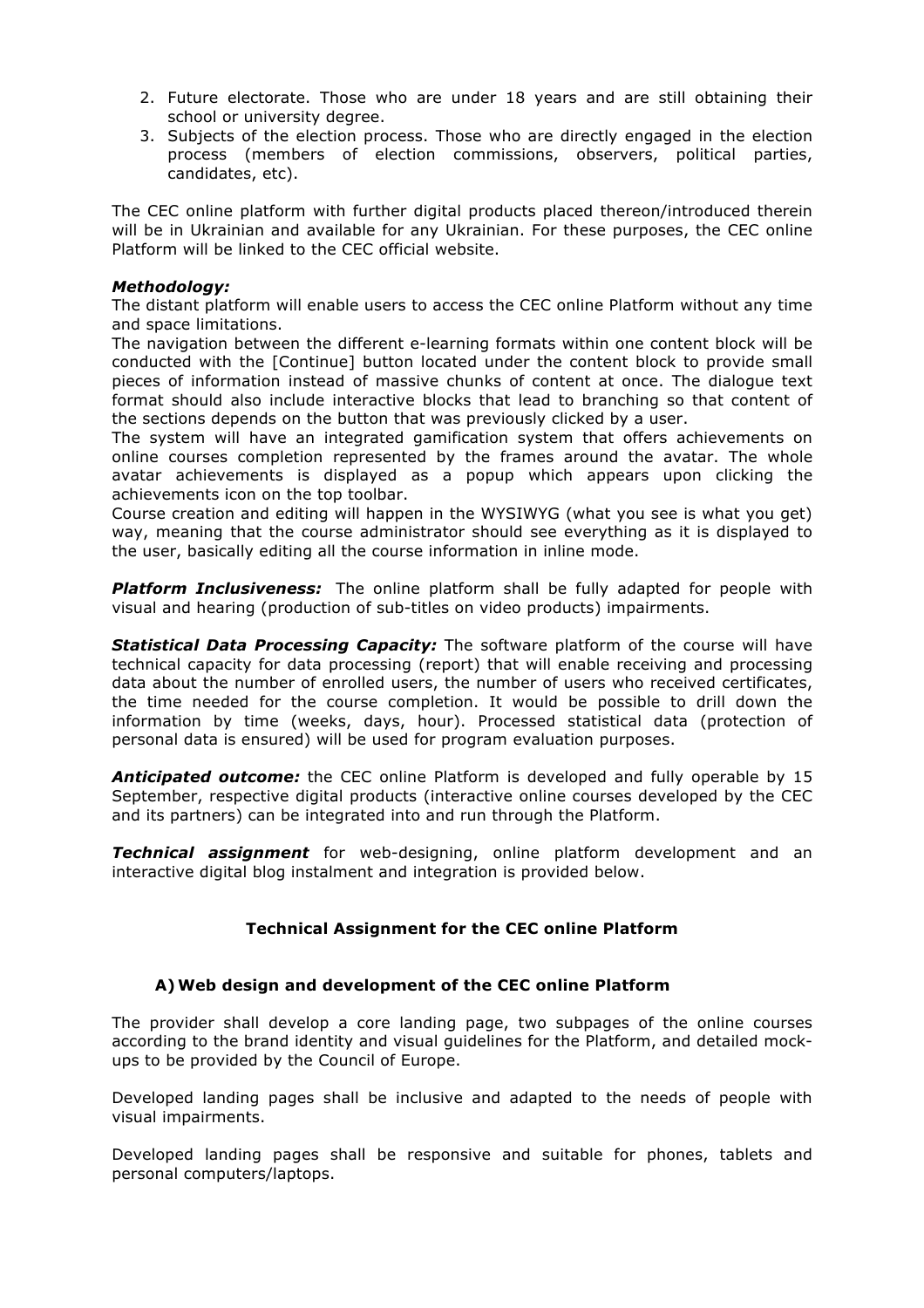The core landing page will interlink and unite online learning objects (to be integrated into the Platform), while the course landing page will provide the user with additional information about a course and its pros. The provider shall develop a core landing page for the Platform, two subpages of the online courses according to the brand identity and visual design of the Platform, and detailed mock-ups to be provided by the Council of Europe.

The core landing page will interlink and unite e-learning objects, while the course landing page will provide the user with additional information about the course and its pros.

Platform core landing page prototype (can be changed during the mock-up development):

| [Slider]     |                         | [Sign in]<br>$\bigcirc$ |
|--------------|-------------------------|-------------------------|
|              |                         | [Block 4]               |
|              | $\bullet\bullet\bullet$ |                         |
| [Category 1] |                         |                         |
| [Block 1]    | [Block 2]<br>[Block 3]  |                         |
|              |                         |                         |
|              |                         |                         |

(prototype 1: core landing page prototype)

[Core project landing page]

Online course landing page prototype (can be changed during the mock-up development):

(prototype 2: online course landing page prototype)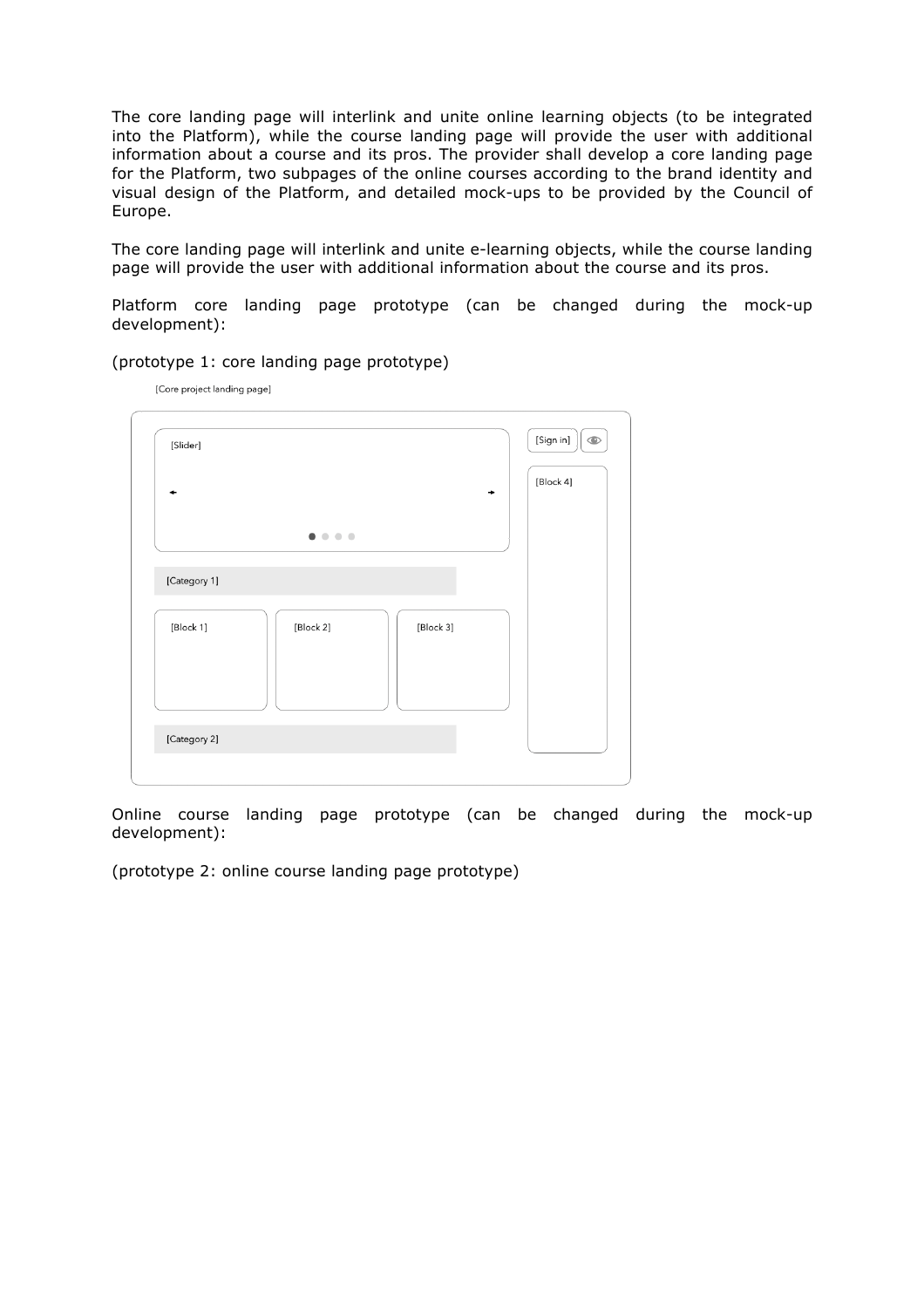[Online course landing page]

| [Header]            | [Sign in]<br>$\bigcirc$ |
|---------------------|-------------------------|
|                     |                         |
|                     |                         |
| [Category 1]        |                         |
| [Rich text + media] |                         |
| [Category 2]        |                         |
| [Rich text + media] |                         |
|                     |                         |

### **B) Adjustment of existing e-learning management system (LMS, either open source or closed source system) to be integrated into the CEC online Platform**

A learning management system (LMS) for the purposes of this assignment shall be proposed by the Provider in its technical proposal and shall be either open source or closed source system. In case of the closed source system proposed, the Provider shall submit in its technical proposal all source  $code(s)$  for the system. In either case, the Provider shall indicate in its technical proposal the estimated costs for the LMS maintenance, placement, hosting and other relevant costs to be incurred for further good functioning of the system.

The proposed e-learning management system (either open sourced (Moodle or alike) or closed sourced) shall be adjusted according to the needs of the learning modules/objects to be placed on the CEC online Platform and designed according to the brand identity and visual guidelines for the Platform to be provided by the Council of Europe. In case of the closed source LMS adjustment, the Provider shall additionally provide in its technical proposal the source code (zip file only) for the purpose of assessment of the technical proposal. Upon completion (adjustment) of the learning management system, all and any application's "source" code shall be delivered to the Council of Europe and to the Central Election Commission of Ukraine as recipient of the system. This shall include but not be limited to the delivery of all the media (video, audio, pictures and text) as well as the source code for developing the courseware.

## *User registration page*

Main goals of the user registration page are to ensure:

- 1. User's entry into the System;
- 2. User's registration in the System;
- 3. Resetting a user's password.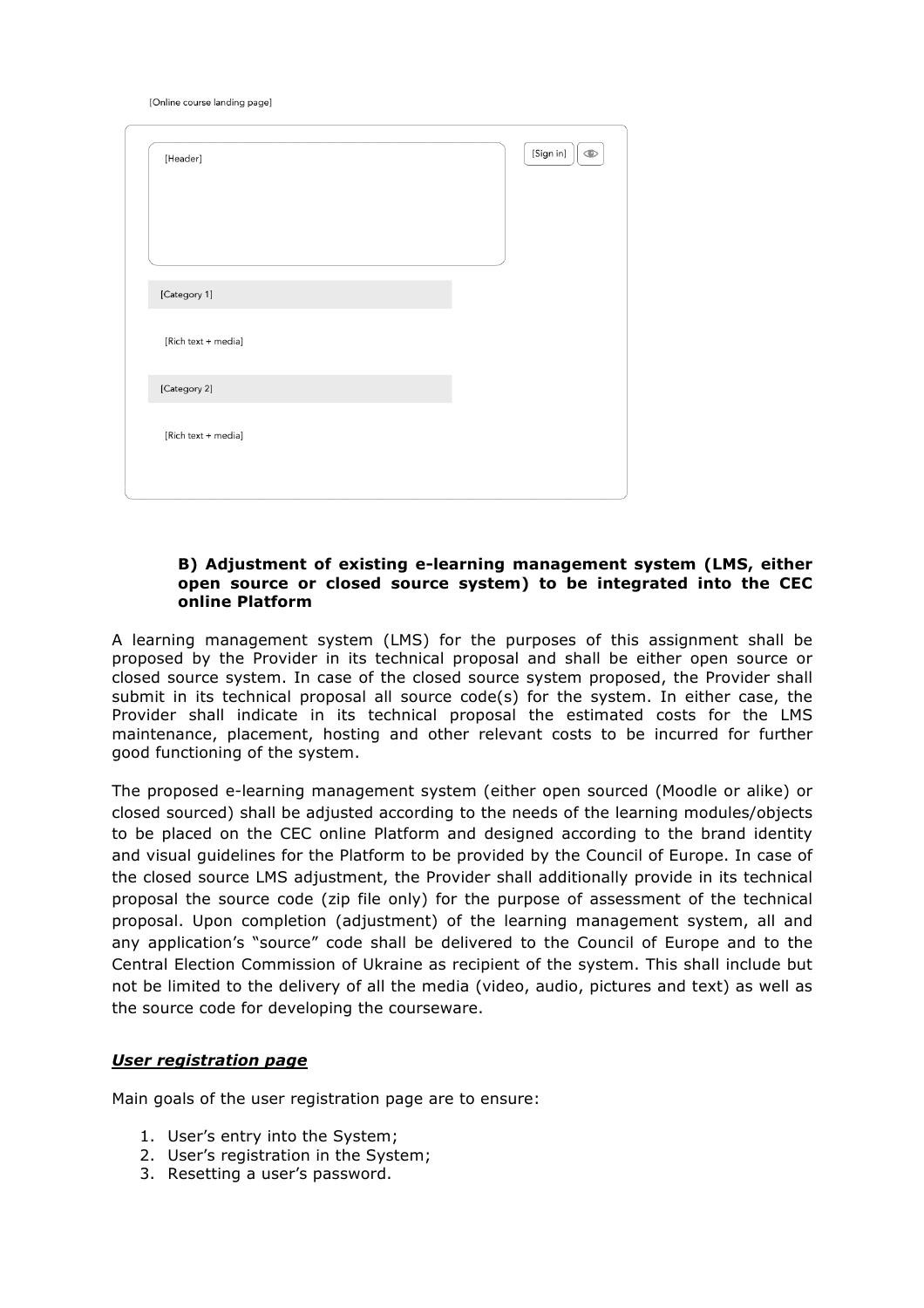## *Requirements for the System:*

To meet the main goals of the User's First Page, the following should be included on the first page:

- 1. Signing in the System;
- 2. Registration;
- 3. Reset password.

## *1) Signing in the System*

To log into the System, a User shall fill out two mandatory fields.

- 1. Field title [E-mail] Field properties: mandatory; text; Roman type shall be set as default on placing the cursor in the field.
- 2. Field title [Password] Field properties: mandatory; numbers only can be entered.

There should be a button [Sign in] below the fields on the form.

On the click of the button [Sign in] the System shall check whether all mandatory fields have been filled out. If any of them has not been completed, a caption "Mandatory" shall appear in red inside the field. If all mandatory fields have been filled out, the System shall check whether the information in the fields has been entered correctly.

If the provided information is incorrect, the message with the text "Wrong credentials" shall appear. If the information has been entered correctly, the main page of the System shall be opened.

Alternatively, a user can sign in the System via Facebook and Google authentication by pressing the [Continue with Facebook] or [Continue with Google] buttons. The buttons should be located below the registration block.

The User will be redirected to the Facebook or Google authentication page for further verification and automatically redirected back to the e-learning platform for further interactions.

(prototype 3: signing in the system)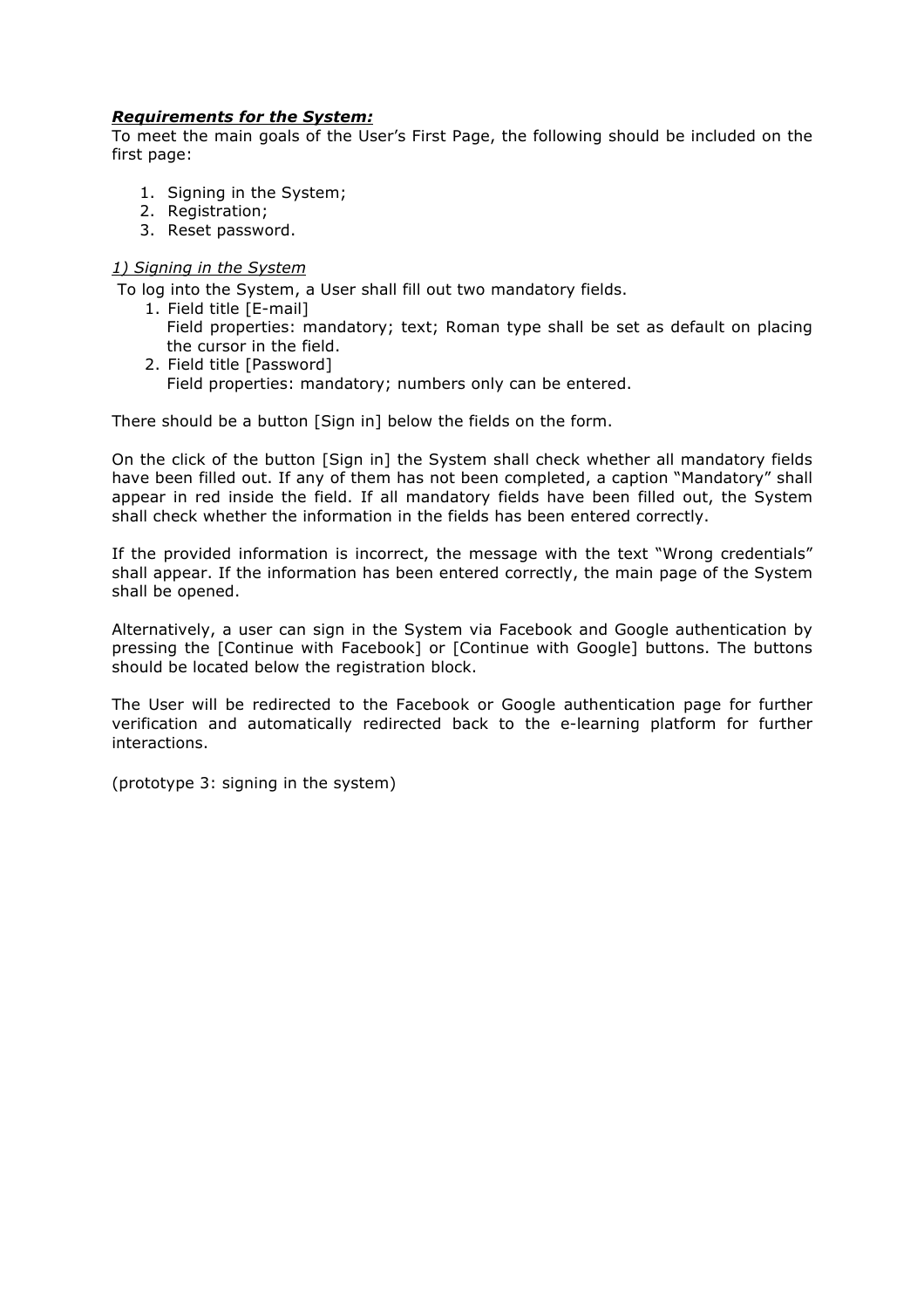| [Sign in block]                                    |
|----------------------------------------------------|
| [E-mail]                                           |
|                                                    |
| [Password]                                         |
|                                                    |
| [Sign in]                                          |
| [Forgot password?]                                 |
| OR                                                 |
| [Continue with Facebook]<br>[Continue with Google] |
| [I don't have an account yet]                      |

## *2) Registration in the System*

On the First Page, below the button [Sign in] there should be the button [I don't have an account yet]. On the click of the button [I don't have an account yet], the registration form shall open.

## *Registration form*

The registration form shall contain the following fields and buttons (prototype 4):

- 1. Field title: [Name] Field properties: mandatory, text. Georgian font Sylfaen shall be set as default on placing a cursor in the field.
- 2. Field title [E-mail] Field properties: mandatory; text; Roman type shall be set as default on placing the cursor in the field.
- 3. Field title [Mobile number] Field properties: mandatory; numbers only can be entered;
- 4. Field title [Password] Field properties: mandatory; text; any character can be entered.
- 5. Field title: [Register]

Alternatively, a user can sign in the System via Facebook and Google authentication by pressing the [Continue with Facebook] or [Continue with Google] buttons. The buttons should be located below the registration block.

The User will be redirected to the Facebook or Google authentication page for further verification and automatically redirected back to the e-learning platform for further interactions.

Field parameters: mandatory [Name], [E-mail], [Mobile number] and [Password] to be filled out.

**Case 1:** If User selected/filled out [E-mail], the form should display the field: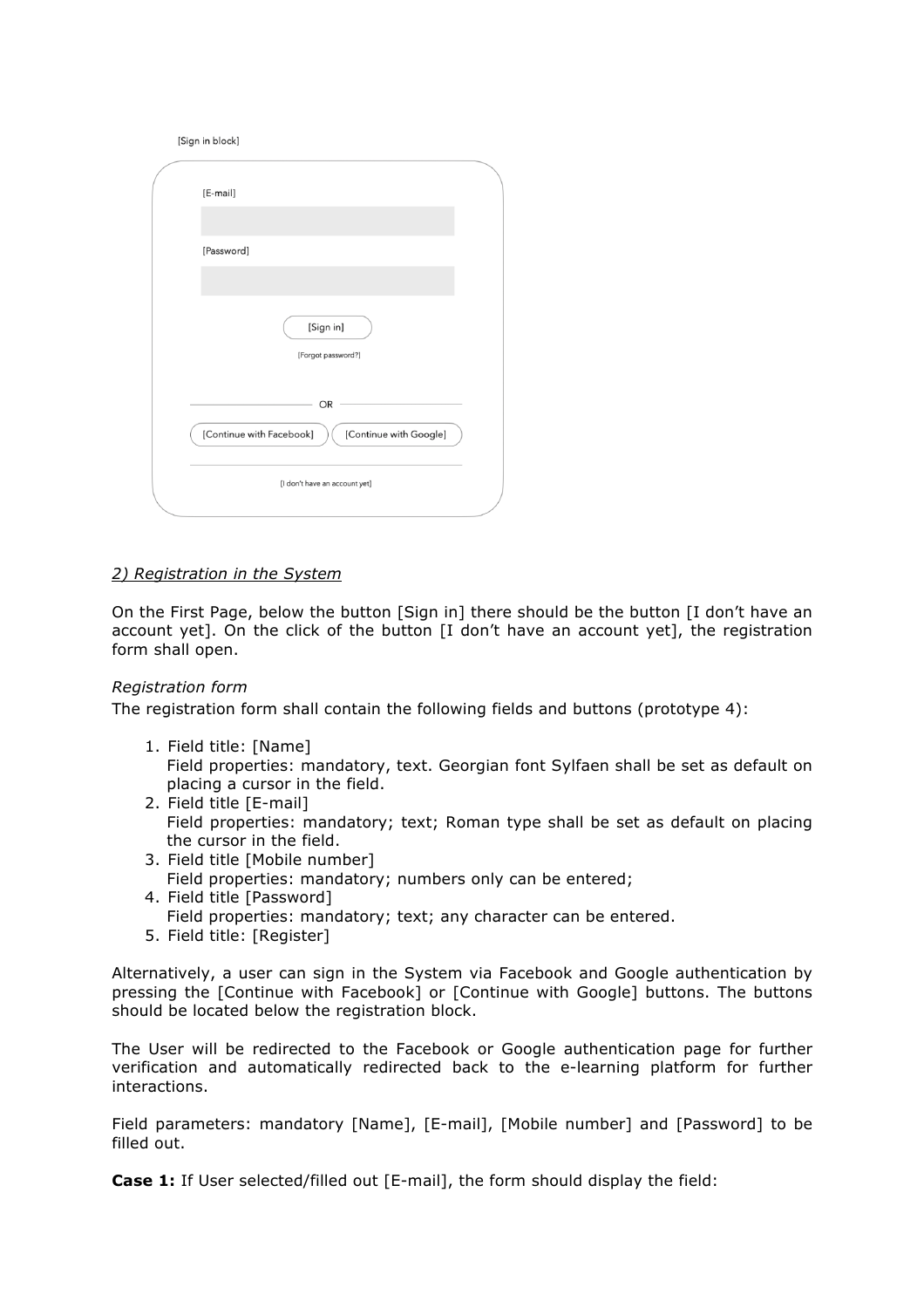## o Field title: [E-mail]

Field properties: mandatory, field for manual entry, Roman type shall be set as default once a cursor is placed in the field. If the entered information is not in mail format, "Email must be valid" shall appear below the relevant field.

| [Registration form]                                |
|----------------------------------------------------|
| [User name*]                                       |
|                                                    |
| [E-mail*]                                          |
|                                                    |
| [Mobile number*]                                   |
|                                                    |
| [Password*]                                        |
|                                                    |
| [Register]                                         |
| [Forgot password?]                                 |
| OR                                                 |
| [Continue with Facebook]<br>[Continue with Google] |
| [I don't have an account yet]                      |

(prototype 4: registration form)

## *3) Resetting password in the System*

Below the button [Registration] on the first page there should be a button [Forgot password] that will lead to the password reset form (prototype 5). The form shall contain the [E-mail] field and the [Reset password] button.

The following message shall be displayed "Enter the E-mail and click the button [Reset password]". The link will be sent to the entered E-mail".

The following shall be placed below the message:

o Field title [E-mail]

Field properties: mandatory, text. Roman type shall be set as default on placing a cursor in the field. If the entered information is not of the e-mail format, the message "E-mail must be valid" shall appear. The button [Reset password] shall be placed below the field.

Upon clicking on [Reset password], the System shall check whether the e-mail address is registered in the System. If not, the message "Entered e-mail address is not registered in the System" shall appear.

In case E-mail is registered, the message shall be sent: "To reset the System entry password, please click the link". Upon pressing on the [link] the System shall open the password reset form. The form shall include: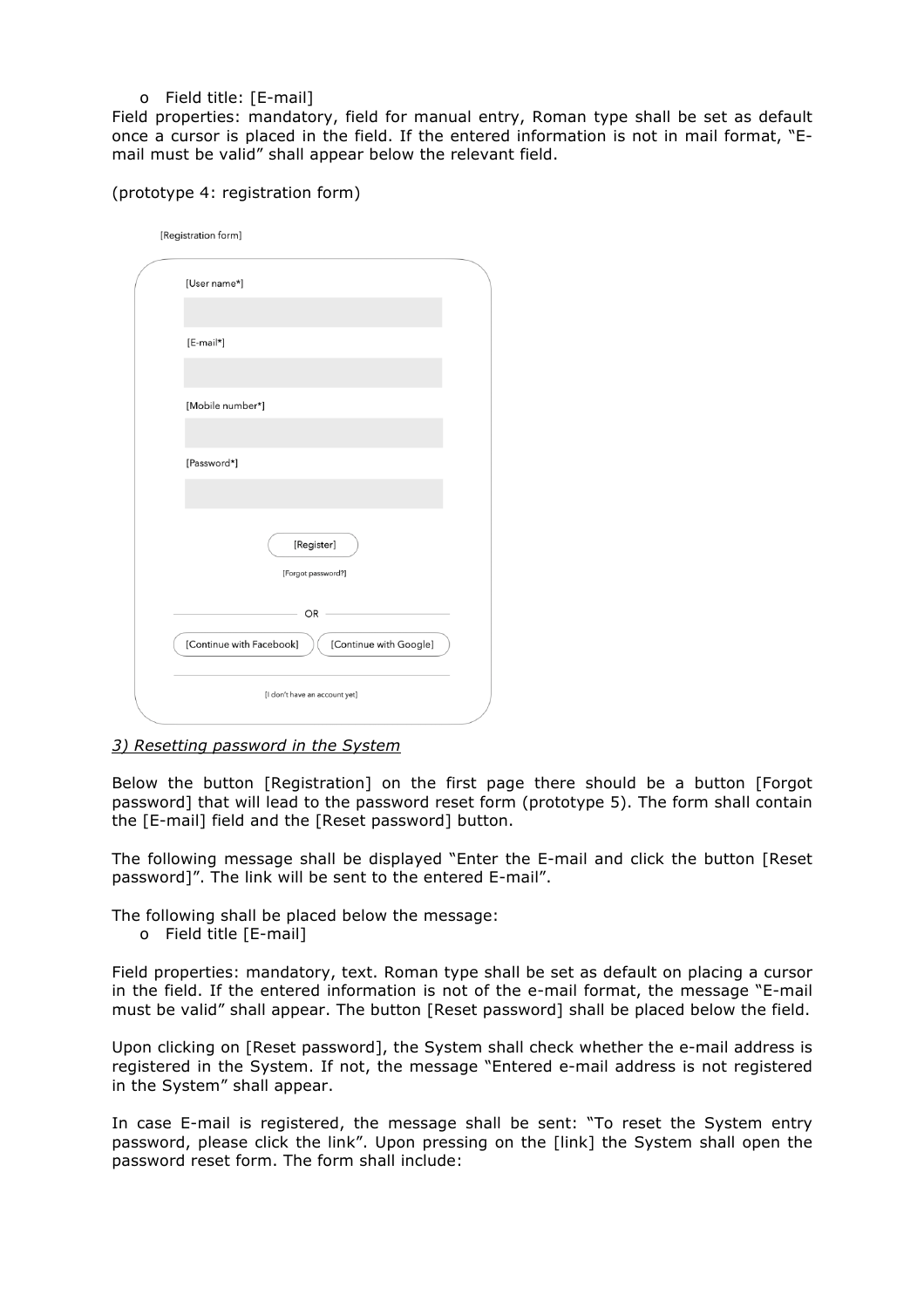### Field title [New password]

Field parameters: mandatory, manual entry. Restriction: Password must have at least 8 characters and should not exceed 16 characters.

#### Field title [Re-enter password]

Field parameters: mandatory, manual entry. The System shall check whether it coincides with the symbols entered in the [Password] field. If it does not match, the following message in red color shall appear "Passwords must match".

Below the fields, the button [Reset password] shall be placed. Upon clicking on it the System shall reset the password and display the message: "Password changed successfully.".

### (prototype 5: password reset form)

| [Resetting password] |                  |  |
|----------------------|------------------|--|
| [E-mail*]            |                  |  |
|                      |                  |  |
|                      | [Reset password] |  |

## *Gamification*

The system has an integrated gamification system that offers achievements on courses completion. It looks like a list of avatars that are disabled until the user hasn't completed the courses. Once the user starts completing courses the avatars are unlocked and the user can choose one of them, so their user picture is replaced. The user can also choose the frames around the avatar and the caption. The whole avatar achievements are displayed as a popup which appears upon clicking the achievements icon on the top toolbar.

## *Course Page*

Course page consists of 3 main blocks (prototype 6):

- 1. Progress block. Visual progress bar displaying the number of concluded lectures in the course as well as text displaying the progress in precents
- 2. Outline of the course. This is a block displaying the list of modules and their lectures. For every module it displays its [title], [description], and, if applicable, [start date]. For every lecture, it displays the [icon] visualizing the type of the lecture (text, video, or mixed), [lecture's title], and [description]. Clicking on the lecture will open the lecture page.
- 3. Practical information of the course. This block is displayed on the right-hand side and it shows the practical information such as the [number of lectures in the course], the [date the course was started], [total number of questions] and [number of answered questions]. If the course has a certificate, there is also a button that says [receive certificate]. This button is inactive until the learner hasn't answered the questions needed for getting the certificate. Once this condition is accomplished, the button becomes active.

The course page might also contain a graphical element (for example, a lock) which means that the enrolment on the course is blocked until some conditions are met, for example, the completion of another course. The banner contains the information of the needed prerequisite condition with a hyperlink to the course or set of courses (or tests) needed to be done.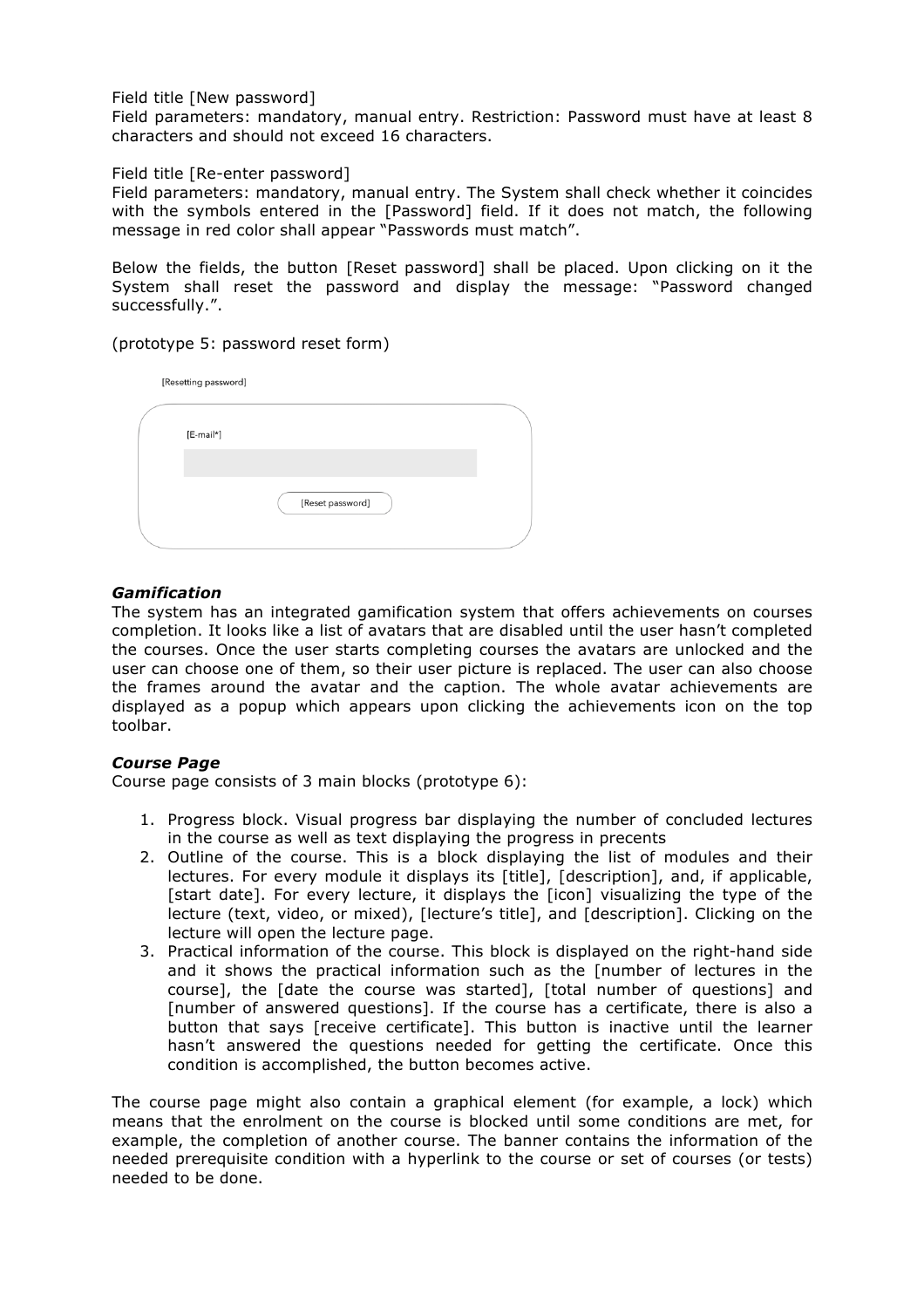## (prototype 6: course page)

[Progress block]

| [Practical information] |
|-------------------------|
| [Get certificate]       |
|                         |

## *Lecture page*

Lecture page is the smallest e-learning object and consists of two main blocks (prototype 7):

- 1. Content block
- 2. Navigation panel

The course content block should support different combinations of the following formats:

- text format (rich text/html/pdf)
- text & media format (rich text/html/pdf + YouTube/Vimeo videos integration)<br>dialoque text format (messenger simulation with
- dialogue text format (messenger simulation with rich text/html/pdf/YouTube/Vimeo videos integration).
- single/multiple choice tests

The dialogue text format should also include interactive blocks that lead to branching: the user should be able to select how they want the lecture to proceed. It should look as a list of buttons with specified paths and once the user clicks on them the next sections are open and the content of the sections depends on the button that was clicked (prototype 8).

The navigation between the different formats within one content block should be conducted with the [Continue] button located under the content block. This will allow to reveal the course content successively by pressing the [Continue] button to provide small pieces of information instead of massive chunks of content.

The navigation between the different content blocks within one online course should be conducted with the [Previous lecture] and [Next lecture] buttons located at the bottom of the lecture page or be the [Navigation panel] located near the content block.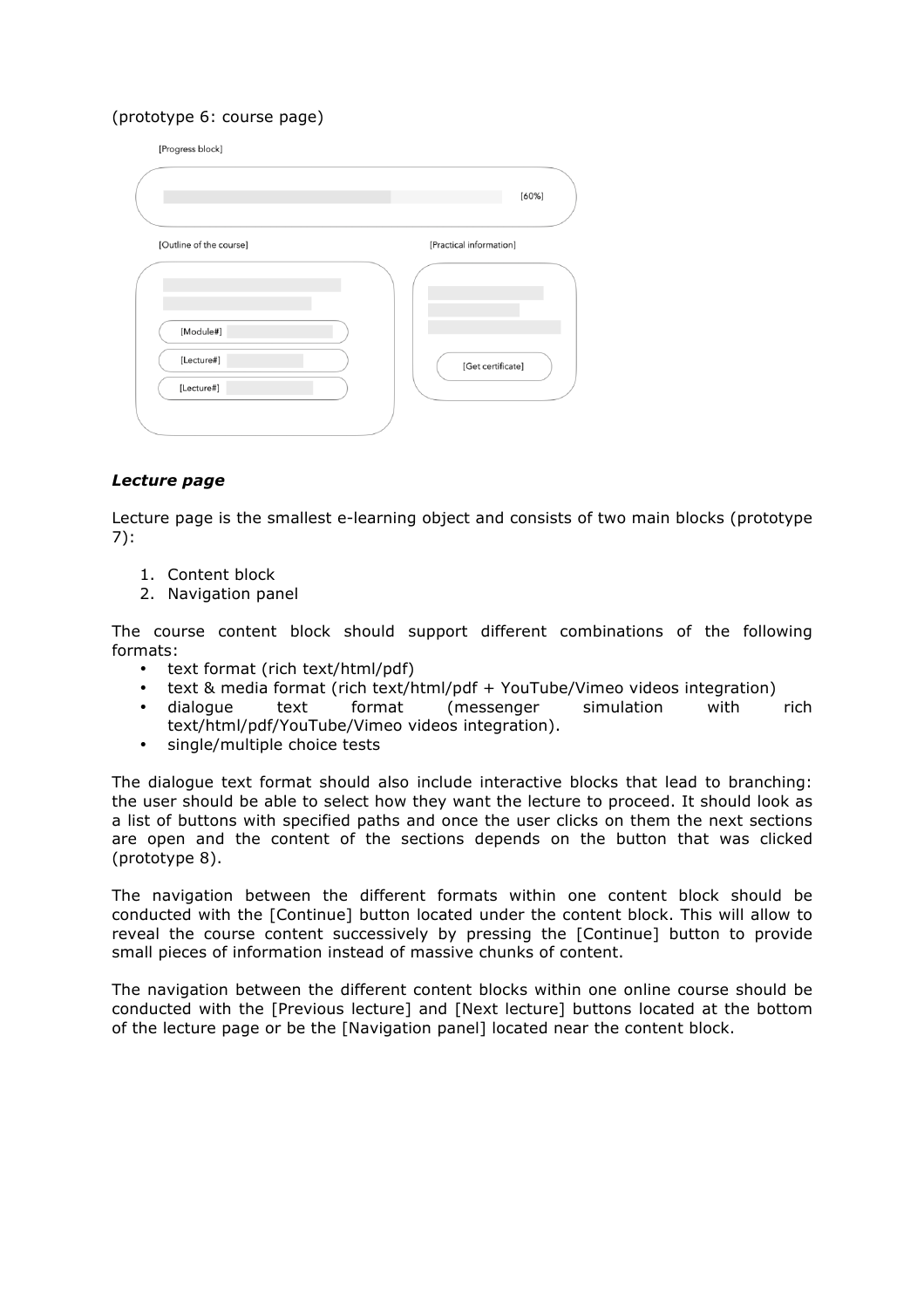# (prototype 7: lecture page)

| [Content block]                      | [Navigation panel]   |
|--------------------------------------|----------------------|
|                                      | [To the course page] |
|                                      | [Lecture #]          |
|                                      | [Lecture #]          |
| [Continue]                           |                      |
| [Previous lecture]<br>[Next lecture] |                      |

## (prototype 8: dialogue text format)



3. User's dashboard. This is a page where the users can see essentially two lists of courses: the [courses in progress] and [completed courses] (prototype 9).

The [courses in progress] are displayed as a list of course cards that are hyperlinked with the corresponding course page. Once the user clicks on the card, they are immediately redirected to the course page.

Completed courses are also displayed as a list of cards and besides the [course image], [title], and [description] as well as they contain a [link to the certificate]. The user can click this button any time and as many times as they want and every time the page with their certificate for the corresponding course will open.

(prototype 9: user's dashboard)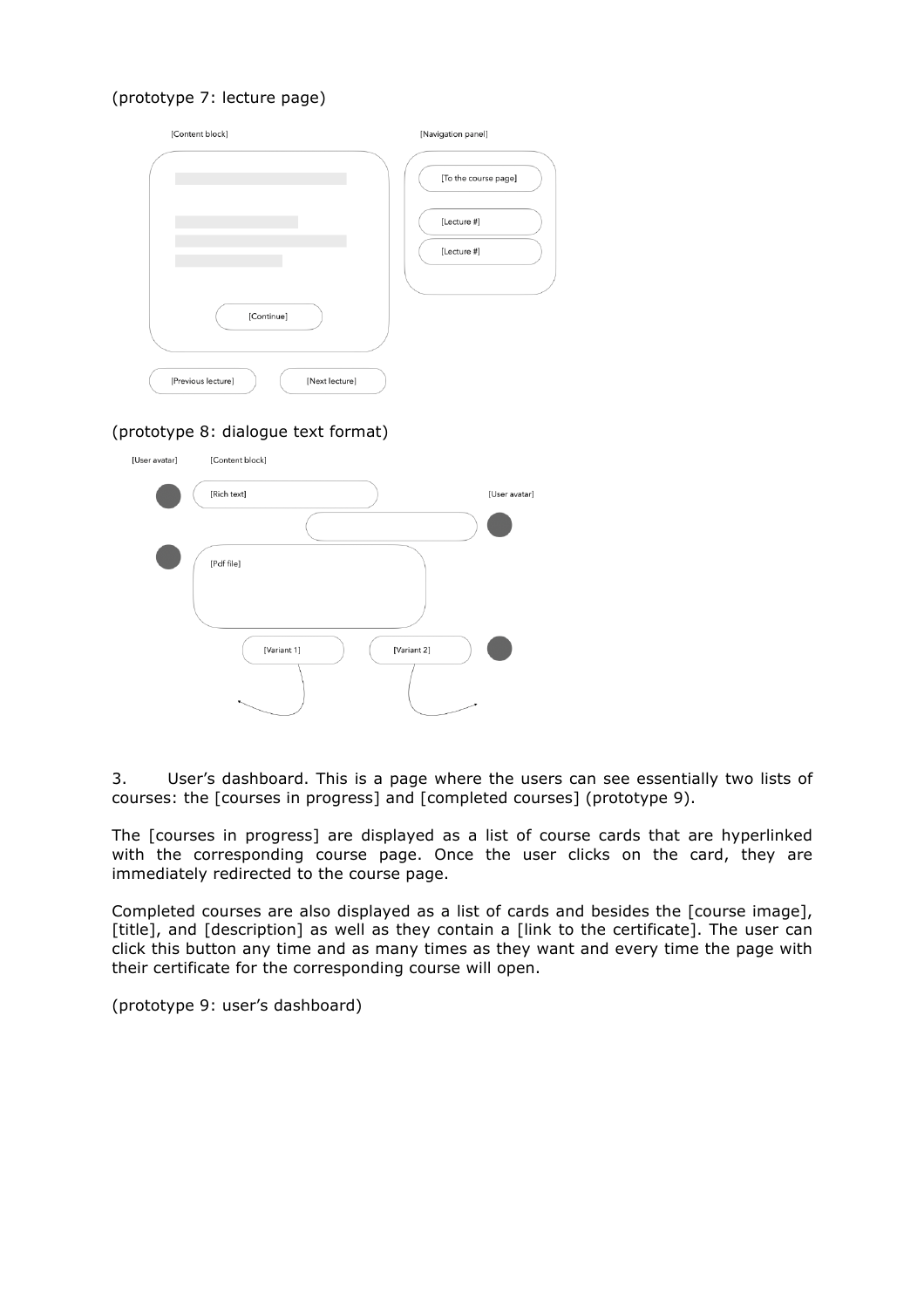Illsers dashboardl

| [Courses in progress]                                                                              |  |
|----------------------------------------------------------------------------------------------------|--|
| [Course card]<br>[Course card]<br>[Course info]<br>[Course info]<br>[Certificate]<br>[Certificate] |  |
| [Completed courses]                                                                                |  |
| [Course card]<br>[Course info]<br>[Certificate]                                                    |  |
|                                                                                                    |  |

#### 4. Profile Settings

The user should be able to open the profile settings area where they can change their [name], [user picture] and [mobile number] (prototype 10).

## (prototype 10: profile settings)

[Profile Settings]

| [Name]          |         | [User picture] |  |
|-----------------|---------|----------------|--|
|                 |         |                |  |
| [Mobile number] |         |                |  |
|                 |         |                |  |
|                 |         |                |  |
|                 | [Admit] |                |  |
|                 |         |                |  |

## 5. Admin Area

Admin users should be able to see a navigation button "Manage courses" that leads to the admin interface where it is possible to create a new course or edit the existing one.

a. *Create a new course* – should be a user-friendly wizard that appears in the popup, guides users step by step containing overall 7 steps (prototype 11):

- i. course title
- ii. course description should support rich text format, HTML, images, links
- iii. promo-video should support links to Youtube and Vimeo
- iv. the length of the course should be in minutes and the system should translate into hours/days/weeks if necessary
- v. indicate whether or not the course will have certificate in the end
- vi. indicate whether or not the course should have a discussion forum
- vii. indicate the basic structure (skeleton) of the course the number of modules, lectures, and sections (with possibility of changing in the future)

The navigation between steps of the guide should be happening using buttons cancel and continue.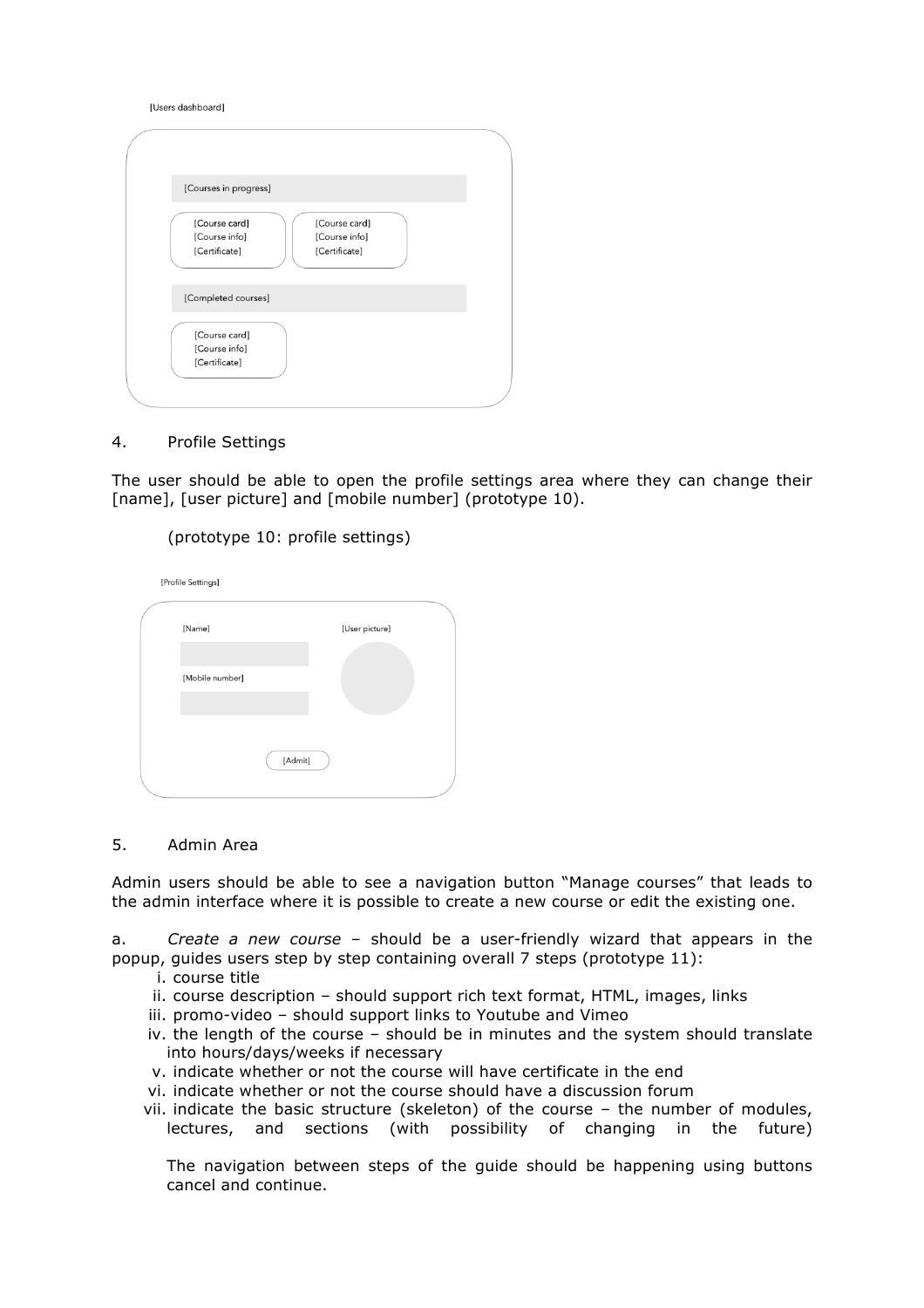### (prototype 11: create a new course)

|                | [Course title] | [Course description] | [Promo-video] | [Duration] | [Certificate] | [Forum]<br>[Structure] |
|----------------|----------------|----------------------|---------------|------------|---------------|------------------------|
| [Course title] |                |                      |               |            |               |                        |
|                |                |                      |               |            |               |                        |
|                |                |                      |               |            |               | [Cancel]<br>[Continue] |

### b. *Course editing* (prototype 12):

Editing should happen in the WYSIWYG (what you see is what you get) way, meaning that the course administrator should see everything as it is displayed to the user, basically editing all the course information in inline mode. The course editor should allow to create and edit the following blocks:

- text format (rich text/html/pdf)
- text & media format (rich text/html/pdf + YouTube/Vimeo videos integration)<br>dialoque text format (messenger simulation with
- (messenger simulation with rich text/html/pdf/YouTube/Vimeo videos integration).
- single/multiple choice tests

There should be an editing toolbar on top that allows text formatting and editing (colours, bold, italics etc), add picture or hyperlink. This toolbar should also contain a button that opens an [HTML formatter popup] allowing creating more complex structures.

Besides editing course title, description and course basic information, the course editor should allow adding new modules and lectures, use drag and drop to change the course structure and delete the structure elements if necessary.

There should also be a functionality of cloning lectures, so the administrators are able to create lecture templates for easy content management. This means that each lecture item element should contain icons "delete", "clone", and drag and drop icon that allows changing lectures order. Module items elements should also contain buttons "delete" and drag and drop icon.

The course editor should allow to create single and multiple-choice quizzes in four steps (prototype 13):

- Question type
- Questions text editor (rich text)
- Answers text editor (rich text)
- Question explanations editor (rich text)

(prototype 12: editing existing course)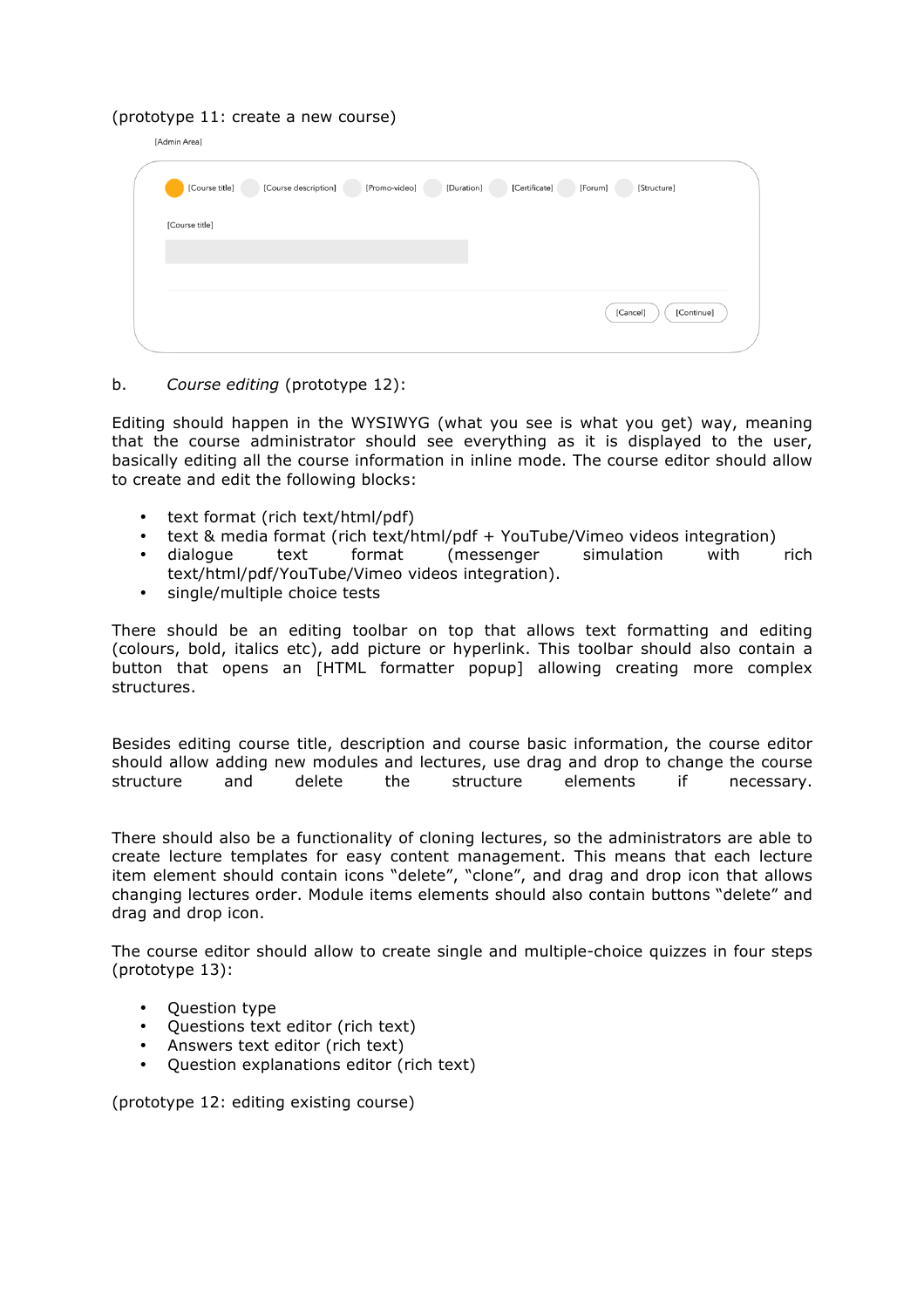[Admin Area]

| [Rich text]                 | [Clone]<br>[Edit]    |
|-----------------------------|----------------------|
|                             | [Delete]             |
| [YouTube video integration] |                      |
| [Single choice quiz]        | Drag and drop option |

### (prototype 13: test editor)

[Admin Area]

| [Question type]         |  |
|-------------------------|--|
|                         |  |
| [Question text]         |  |
|                         |  |
| [Question answers]      |  |
|                         |  |
| [Question explanations] |  |
|                         |  |
|                         |  |
|                         |  |
|                         |  |

## **C) Digital blog**

The provider should install and integrate an interactive digital blog for information storing and sharing. It will combine additional materials from different stakeholders and should consist of (prototype 14,15):

- 1. Editing (admin) interface allowing editing and adding news/blogs/docs/links.
- 2. Search option to ease the search option for a user.
- 3. Tags system to link posts with similar topics within one category.
- 4. Filtering option to divide and group posts and topics and ease the search option for a user.
- 5. Social media sharing option to stimulate and ease the content distribution.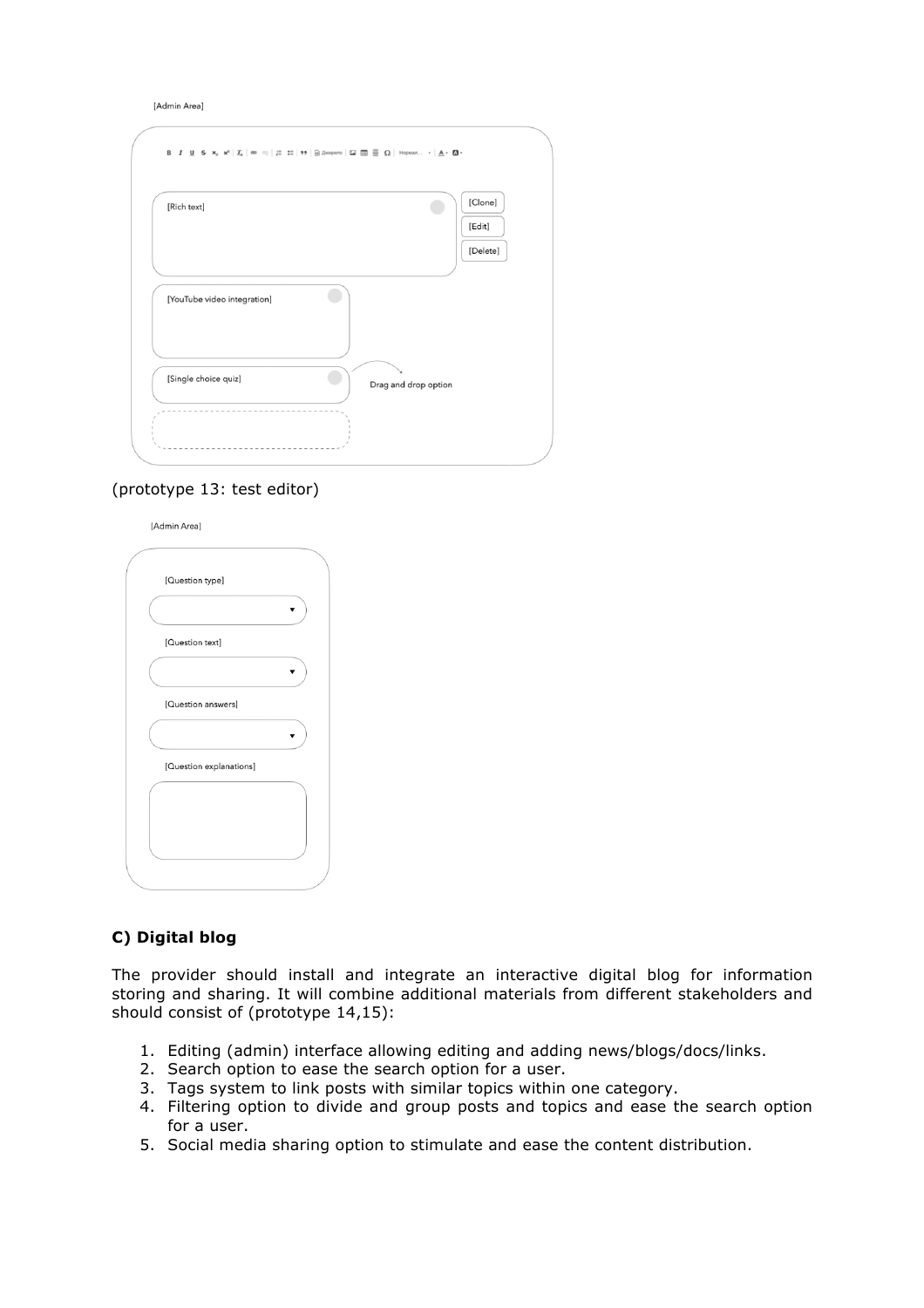The provider should install and integrate a digital blog according to the visual identity of the project and detailed mock-ups granted by the Council of Europe. This blog should be inclusive and suitable for people with visual impairments.

The provider should also integrate the system within the AWS infrastructure the details of which will be communicated to the provider upon selection. This includes:<br>• providing the documentation of the needed infrastructure to the client

- providing the documentation of the needed infrastructure to the clients' system administrators so they can set up all that is needed for the future platform integration
- integrating the system on the provided infrastructure and providing basic instructions of its usage and maintenance

### (prototype 14: digital blog)

[Digital blog]

| [Newest post] |  |                                                 |             |
|---------------|--|-------------------------------------------------|-------------|
| [All posts]   |  | [Category1] [Category2] [Category3] [Category4] | [Category5] |
| [Post 1]      |  | [Post 2]                                        |             |
|               |  | [Author]                                        | [Tag]       |

(prototype 15: post structure)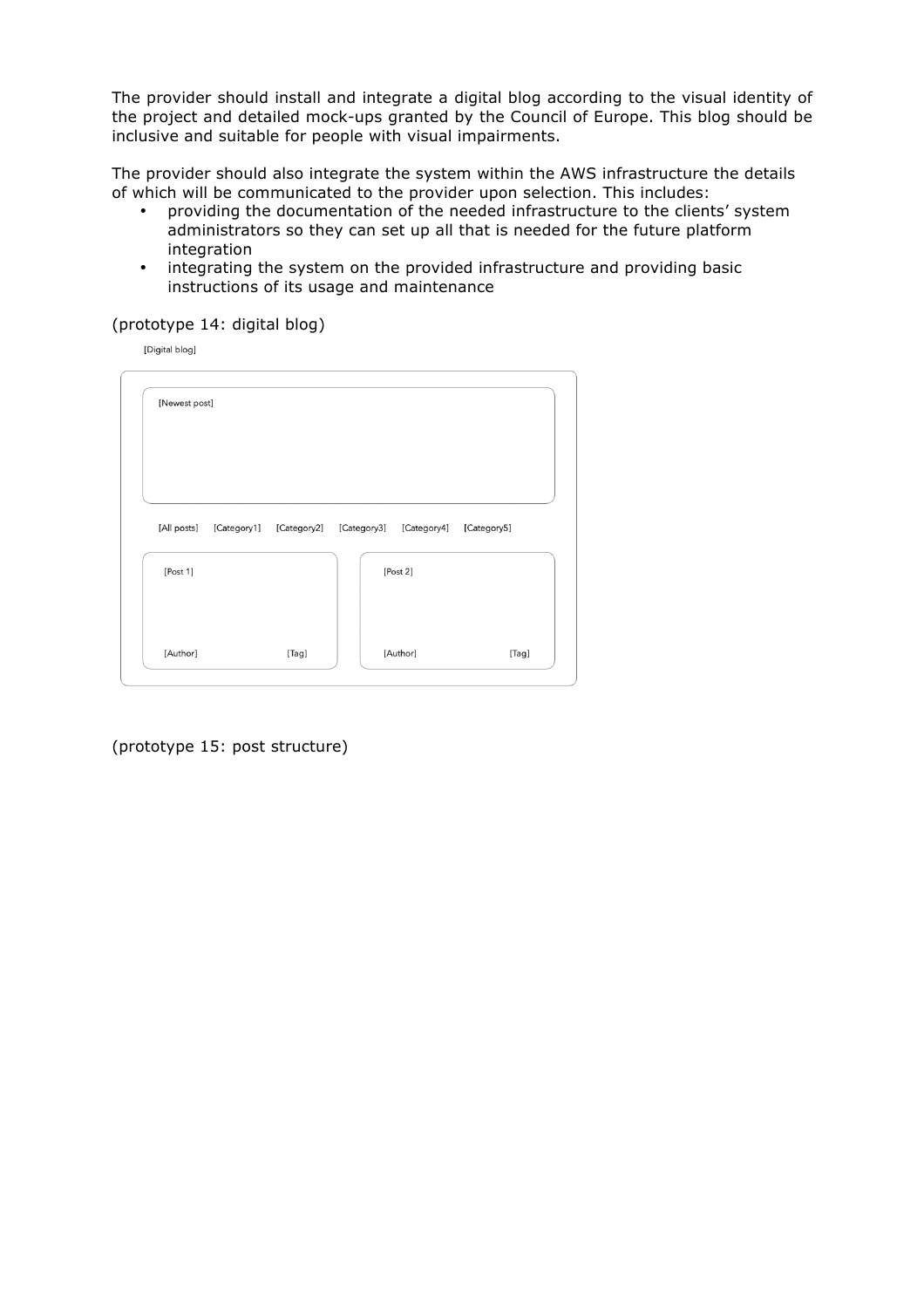[Post structure]

| [Header media]      | [Table of content]          |
|---------------------|-----------------------------|
|                     |                             |
| [Title]             |                             |
| [Rich text + media] | Social media sharing option |
| [Related posts]     |                             |
| [Post2]<br>[Post1]  | [Post3]                     |

## **Common part for all cases**

#### *Parameters*

In the upper right corner of the main page a button with the user's avatar [Parameters] shall be placed. On pressing [Parameters], it shall be expanded to show options [Go to Dashboard], [My Settings], [Toggle Dark Mode] and [Log out the system].

On pressing [Go to Dashboard] the user is redirected to their dashboard (list of courses in progress and completed courses).

On pressing [My Settings] the user is redirected to the settings page where they can change their name to display and user picture.

On pressing [Toggle Dark Mode] the system changes between dark and light mode offering thus, an adaptive interface to the day and night light.

On pressing [Log out the System], the User shall exit the System.

#### *Various categories of important requirements*

1. The program shall be fully adapted for blind individuals and those with impaired vision; this envisages the following:

- The accessible program for the blind shall contain the components that will enable the users to use the screen reader programs with which they will have full access to the electronic training functions and receive the published information without hindrance. Every new information shall be separated by the headings. Menu elements, sub-menus and the forms shall be arranged in a manner so that they can be differentiated and perceived by the screen reader programs.
- To ensure the accessibility of the electronic training program for individuals with impaired vision, the following properties shall be considered: background – dark black colour; font colour - white, green, yellow; font size – indefinite.

It is desirable that the CEC online Platform is compatible with Wcag web content accessibility guideline 2.0 International standard.